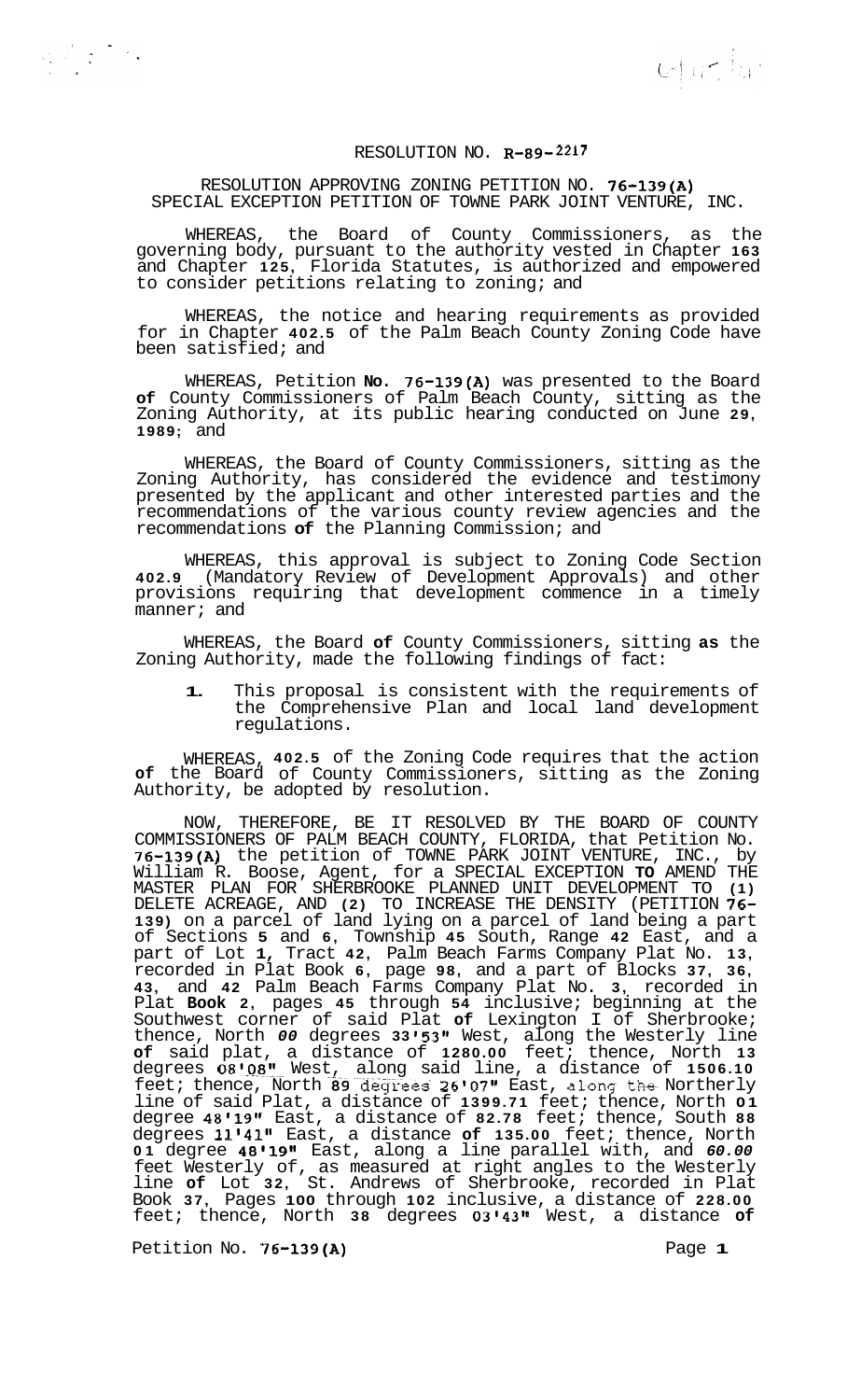**619.84** feet; thence North **30** degrees **26'41"** West, a distance **of 855.00** feet to a point being South **60** degrees **33 19"** West a distance of **25.00** feet from the most southerly corner of the right-of-way for Angus Road of said Plat; thence, North **29**  degrees 26'41" West, along a line parallel with, and 25.00 feet<br>Southwesterly of, as measured at right angles to the Southwesterly of, as measured at right angles to the Southwesterly line of Lot **23** of Said Plat, a distance of **270.00**  feet to a point being South **60** degrees **33'19It** West a distance of **25.00** feet from the most Westerly corner of said lot **23,**  thence, South **60** degrees **33I19l1** West, a distance of **50.00** feet; thence North **29** degrees **26'41tt** West, **a** distance of **250.00** feet; thence North **17** degrees **051151t** East, a distance of **639.46** feet to the North line of the Northeast **1/4 of** said Section **6:**  thence, South **87** degrees **54'29"** East, along said line, a distance of **1810.40** feet; thence North **09** degrees **0280711** West, along a line parallel with and **440.51** feet Easterly as measured at right angles to the West line of Lot **1,** Tract **42** of said Plat of Palm Beach Farms Company Plat No. **13,** a distance of **1485.04** feet; thence South **87** degrees **5515811** East, along the South right-of-way line of Lantana Road and along a line parallel with, and **40.00** feet Southerly of, as measured at right angles to the South line of the Southwest **1/4** of Section **31,** Township **44** South, Range **42** East, a distance of **904.59**  feet; thence South 13 degrees 02'53" East, along the Easterly line of said Lot **1,** a distance of **1509.93** feet to the Northwest corner of said Section **5;** thence North **89** degrees **16v181'** East, along the North line of .the Northwest **1/4** of said Section **5,** a distance of **874.92** feet; thence, South *00* degrees **3315311** East, along the Easterly line of Tracts **13, 20, 45,** and **52** of said Block **37,** a distance of **2480.24** feet: thence North **89** degrees **2610711** East, along the North line of Tract **76,** Block **37** of said Plat of Palm Beach Farms Company Plat No. **3,** a distance of **309.12** feet; thence, South *00* degrees **33@53l@** East, a distance of **45.00** feet to the Northeast corner of the North portion of said Plat of Greenbriar **I** of Sherbrooke; thence South, **20**  degrees 27'01" East, along the Easterly line of said Plat, a distance of **358.12** feet: thence South **24** degrees **34v0111** East, along said line, a distance of **259.48** feet to the Southeast corner of said North portion; thence, South 07 degrees 44'12" East, a distance of **856.46** feet: thence, North **63** degrees **53'32It** East, a distance of **1223.38** feet; thence, South **84**  degrees **37'20tt** East, a distance of **236.33** feet; thence, South **36** degrees **13157t1** East, **a** distance of **172.05** feet: thence, South **45** degrees **42l5Olf** West, a distance of **862.93** feet: thence, South 89 degrees 18'19" West, along the Northerly line of said Plat of Sherbrooke Parcel "C" Plat One, a distance of **620.00** feet; thence, North **75** degrees **45I48l1** West, along said line, a distance of **132.86** feet to the Northwest corner **of** said Plat; thence, South **06** degrees **29 I13"** East, along the Westerly line of said Plat, a distance of **897.61** feet; thence South *00*  degrees **33153t1** East, along said line, a distance of **158.00** feet to the Southwest corner of said plat; thence South **89** degrees **261071v** West, along the South line of said Plat of Greenbriar **I**  of Sherbrooke and along the South line of said Plat of Lexington **I of** Sherbrooke a distance of **4813.11** feet to the Point of Beginning, being located on the south side of Lantana Road, approximately **.1** mile east of State Road *7* **(US 441)** and bounded on the east by the Sunshine State Parkway (Florida's Turnpike), in the RE-Residential Estate Zoning District, was approved on June **29, 1989,** as advertised, subject to the following conditions:

**1.** All previous **8** conditions *of* approval pursuant to Resolution No. **R-76-928** shall apply unless expressly Resolution NO. **R-70-920** Shail apply whiess

Petition No. **76-139(A)** Page **2**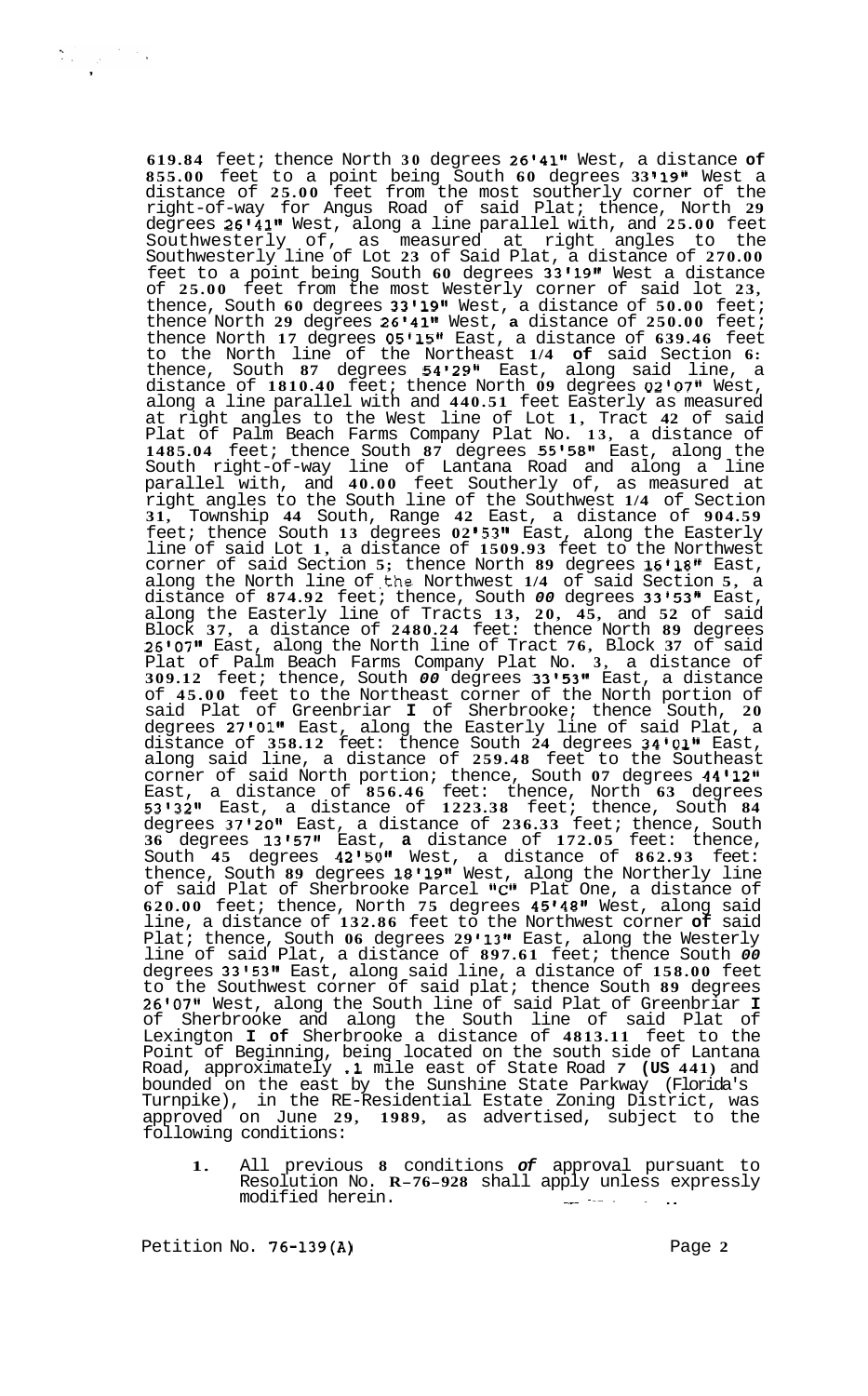- **2.** The petitioner shall, as part of the future PUD master plan approval to be submitted for Petition **NO. 89-58:** 
	- a. Dedicate the civic site required for Sherbrooke Estates PUD by unencumbered fee simple title deed to Palm Beach County, **2%** of the gross area of the planned unit development **(10.75** acres) ; or
	- b. The petitioner may exchange the required on-site dedication of land for civic uses either for a parcel of land off-site equal in acreage or cash of equal value. In the event that the off-site land dedication is of less cash value than the on-site dedication, petitioner shall also contribute an amount in cash equal to the difference between the value of the on-site and off-site land dedications. The value *of* the onsite land dedication shall be based upon its value as a civic site. This contribution shall be used to offset the identifiable impacts directly attributable to this project. If an off-site land *or* cash contribution is accepted by Palm Beach County, the petitioner shall be deemed to have satisfied the intent **of** Zoning . Code Section **500.21.H.**
- **3.** All property included in the legal description of this petition shall be subject to a Declaration of Restrictions and Covenants acceptable to the County Attorney's Office which shall provide, among other things, for the formation of a single "master property owners' association", and automatic membership in the "master" association by any party holding title to any portion of the property included in the planned unit development.
- **4. a.** Condition **No. 6** of Zoning Petition **No. 76-139**  (Resolution **No. R-76-928),** which states:
	- **"6.** The four parks shown on the master plan shall be dedicated and maintained by the home owners' association, not Palm Beach County."

is deleted.

- b. Condition **No.** *7* of Zoning Petition **No. 76-139**  (Resolution **No. 76-928),** which states:
	- "7. The developer shall obtain a water management permit from the Central and South Florida Flood Control District."

is modified to read:

"The developer shall obtain appropriate water management permits from the proper permitting authorities prior to final plat recordation."

**5.** Within **2** years of the effective date **of** the Resolution approving this project or as may be extended to correspond with roadway design schedules with approval by the County Engineer, the property owner shall convey to Palm Beach County **Land** 

Petition **No. 76-139 (A)** Page **3** 

 $\label{eq:2.1} \frac{1}{\sqrt{2\pi}}\frac{d\theta}{d\theta} = \frac{1}{2\sqrt{2\pi}}\frac{d\theta}{d\theta} = \frac{1}{2\sqrt{2\pi}}\frac{d\theta}{d\theta}$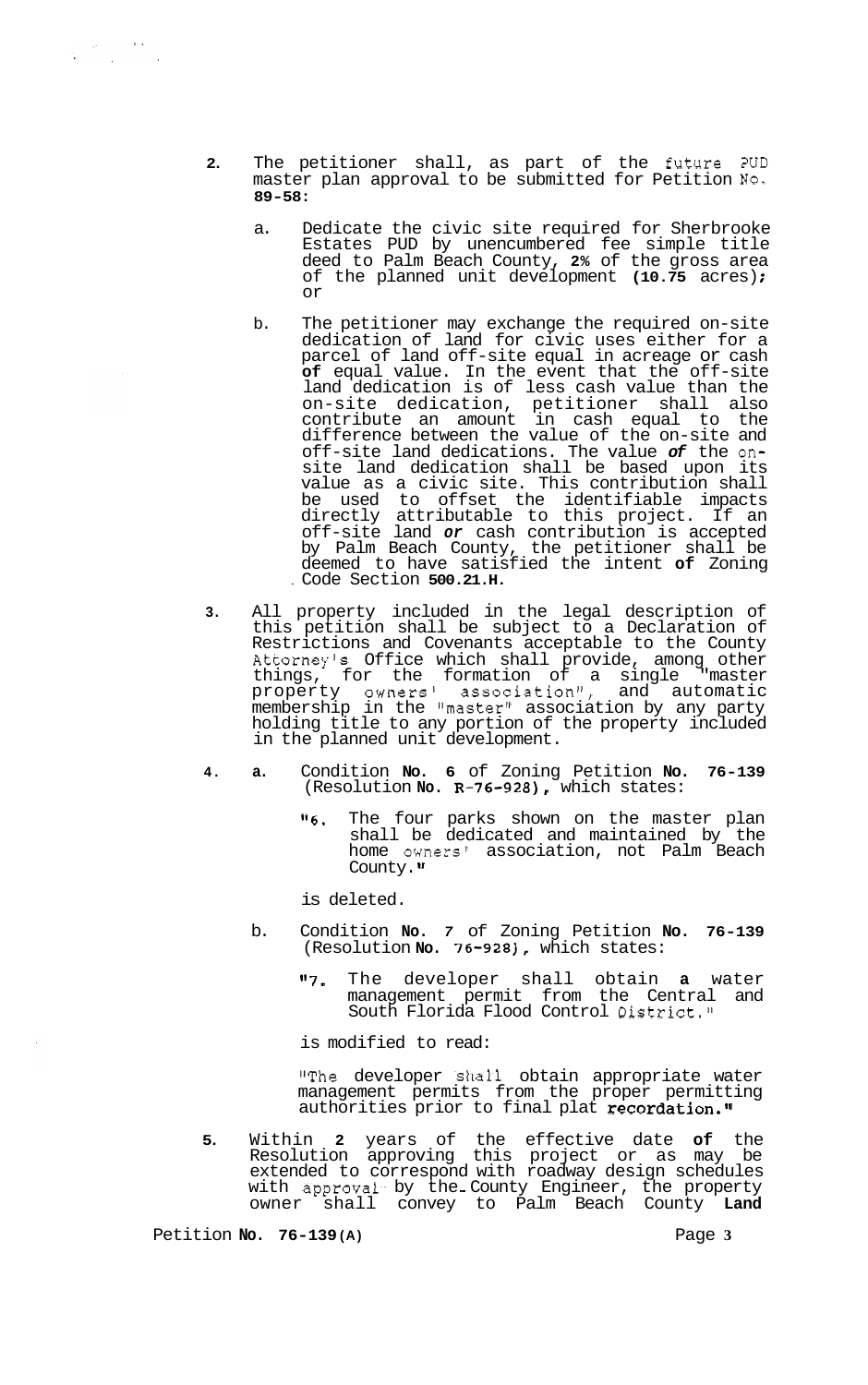Development Division by road right-of-way warranty deed free of all encumbrances and encroachments  $\mathop{\bf for}\nolimits$ the remaining unplatted portion of Sherbrooke, P.U.D. :

- a. Hypoluxo road, **110** feet of right-of-way:
- b. Lyons Road, **108** feet of right-of-way;
- c. Sufficient right-of-way as determined by the County Engineer for the Hypoluxo Road/Turnpike Overpass and/or Interchange: and ,
- d. The following intersections. These intersections shall be in conformance with expanded intersections as defined in Falm Beach Countyls Thoroughfare Right-of-way Protection Map:
	- **1.** State Road *7* and Hypoluxo Rcad; and ,
	- **2.** Hypoluxo Road and Lyons Road.

Property owner shall provide Palm Beach County vith sufficient documentation acceptable to the Right **of**  Way Acquisition Section to ensure that the property is free of all encumbrances and encroachments. Right-of-way conveyances shall also include "Safe Sight Corners" where appropriate at intersections; as determined by the County Engineer.

- *6.* Residential dwelling units deleted from the Sherbrooke Planned Unit Development shall not be eligible for credit against any future residential development under the current standards of the 1987 Traffic Performance Standards.
- 7. All Building Permits requests shall pay a Fair Share Fee in the amount and manner required by the ":air Share Contribution for Road Improvements Ordinance" as it presently exists or as it may from time to time be amended. The Fair Share Fee for this project presently is **\$1,045.00** per approved single fanily home over *2,000* square feet and **\$804.00** per appraved single family home under **2,000** square feet.
- *8.* Prior to Master Plan certification the Master Plan for Sherbrooke Planned Unit Development shall be revised to indicate that all road rights-of-way shall be terminated in a cul-de-sac or receive subdivision variance to permit a  $\mathbf{''T}$ " turnaround. This requirement shall not prohibit issuance of single family building permits in the **PUD.**
- 9. The Property. owner shall. provide construction plans to the Land Development Division for the completion of Lyons Road from the construction currently in progress south of Lantana Road for the construction of 2 lanes expandable to 6 lanes. These construction plans shall be approved by the County Engineer kased upon Palm Beach County's minimum Construction Plan Standards as they presently exist or as they may from time to time be amended. These construction **plans** shall be completed within **12** months of the effec:tive

Petition **No.** 76-139(A) Page **4**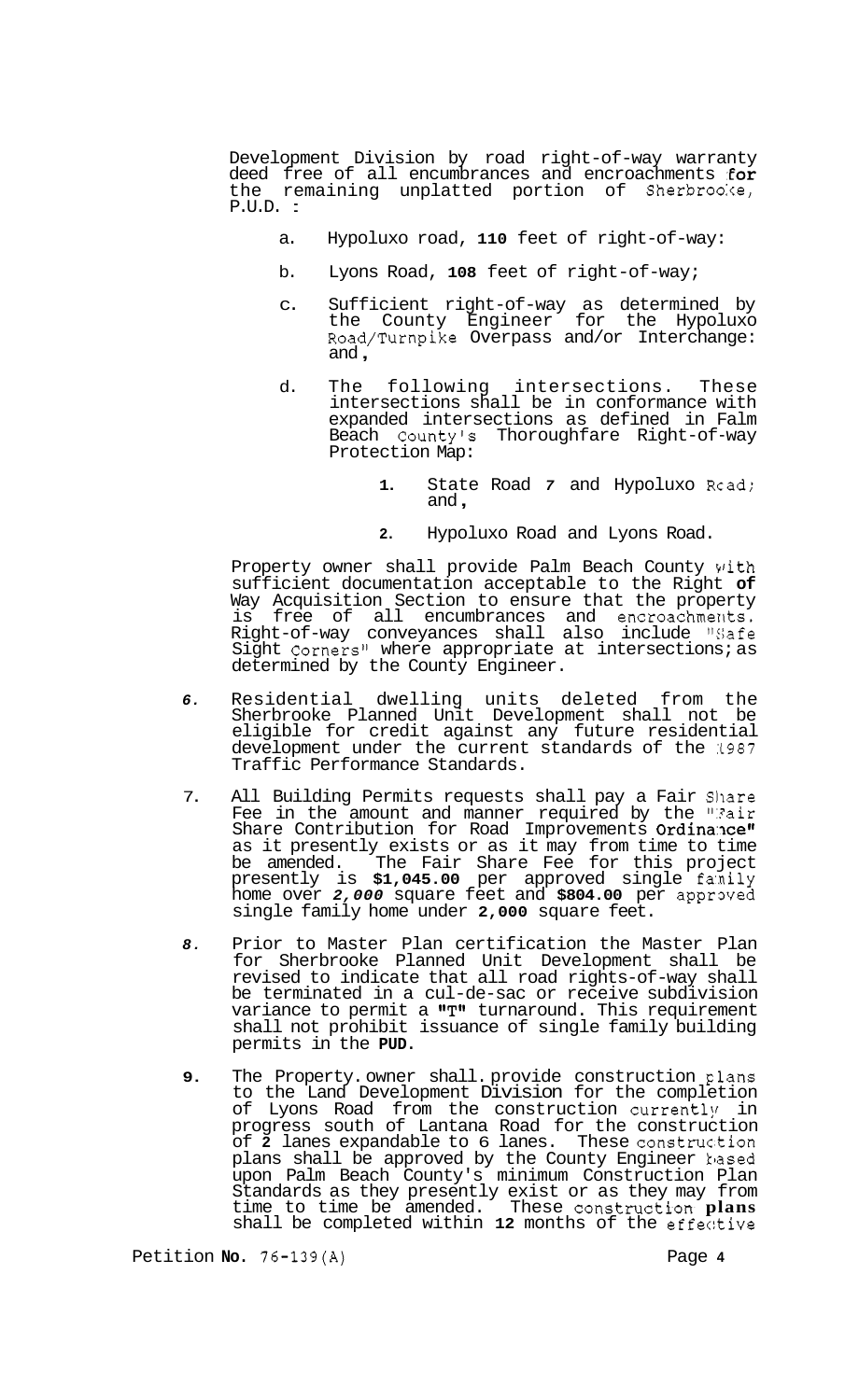date of the Resolution approving this project. I'lan costs shall be approved by the County Engineer. All canal crossings (bridges and/or culverts) within the project limits shall be constructed to their ultinate paved configuration. Required utility relocat:.ons shall be coordinated through the Engineering Department, Roadway Production Division. Surety for these plans shall be posted within sixty (60) day; **of**  the effective date of adoption of the Resolucion approving this petition in the amount to be determined by the County Engineer.

- **10.**  The property owner shall complete the construction of Lyons Road from the south property line of Petition **No. 89-58** north to the paved terminus soutl. of Lantana Road in accordance with the Condition akove. This construction shall be started within ninety **(90)**  days, completed prior to **12** months from the date of notification by the County Engineer for paved continuity of Lyons Road. Paved continuity shall be defined in this instance as roadway construction contracts having been let for Lyons Road from the south boundary of Petition **No. 89-58,** Lyons Road through Hypoluxo Road to Boynton Beach Bouleval-d or concurrent with the construction of Hypoluxo Roid as outlined in the conditions below whichever shall first occur. All canal crossings within the project limits shall be constructed to their ultimate configuration.
- **11.**  The Property owner shall provide construction plans to **Land Development Division** for Hypoluxo Road *as* a **2**  lane section (expandable to 6 lanes) from the Florida<br>Turnpike to State Road 7, excluding the<br> $\frac{1}{100}$  find the appropriate tapers. These Turnpike to State Road **7,** excluding the turnpike/overpass plus the appropriate tapers. These construction plans shall be approved by the (!ounty Engineer based upon Palm Beach County's m:.nimum Construction Plan Standards as they presently exist or as they may from time to time be amended. These construction plans shall be commenced with **24** lnonths and completed prior to 36 months of the effective date of the Resolution approving this project. Plan costs shall be approved by the County Engineer, All canal crossings (bridges and/or culverts) within the project limits shall be constructed to their ultimate paved configuration. Required utility relocations shall be coordinated through the Engineering Department, Roadway Production Division. Sure:y for these plans shall be posted within sixty *(60)* days of the effective date of adoption of the Resc lution approving this petition in an amount to be determined by the County Engineer.
- 12. The property owner shall construct Hypoluxo Roud as a 2 lane section from State Road 7 to the *Florida*<br>- Turnpike excluding the turnpike overpass/inte:.change in accordance with the Condition above. This construction shall be started within four **(4)** years and shall be completed within **5** years of the effective date **of** the Resolution approving this project or as required by the County Engineer for paved continuity for Hypoluxo Road from State Road 7 *to* Jog Road whichever of the two shall first occur. In no case however shall construction be required to begin prior to 3 years **of** the effective date of the Resolution approving this project. All canal

Petition **No.** 76-139(A) Pzge **5**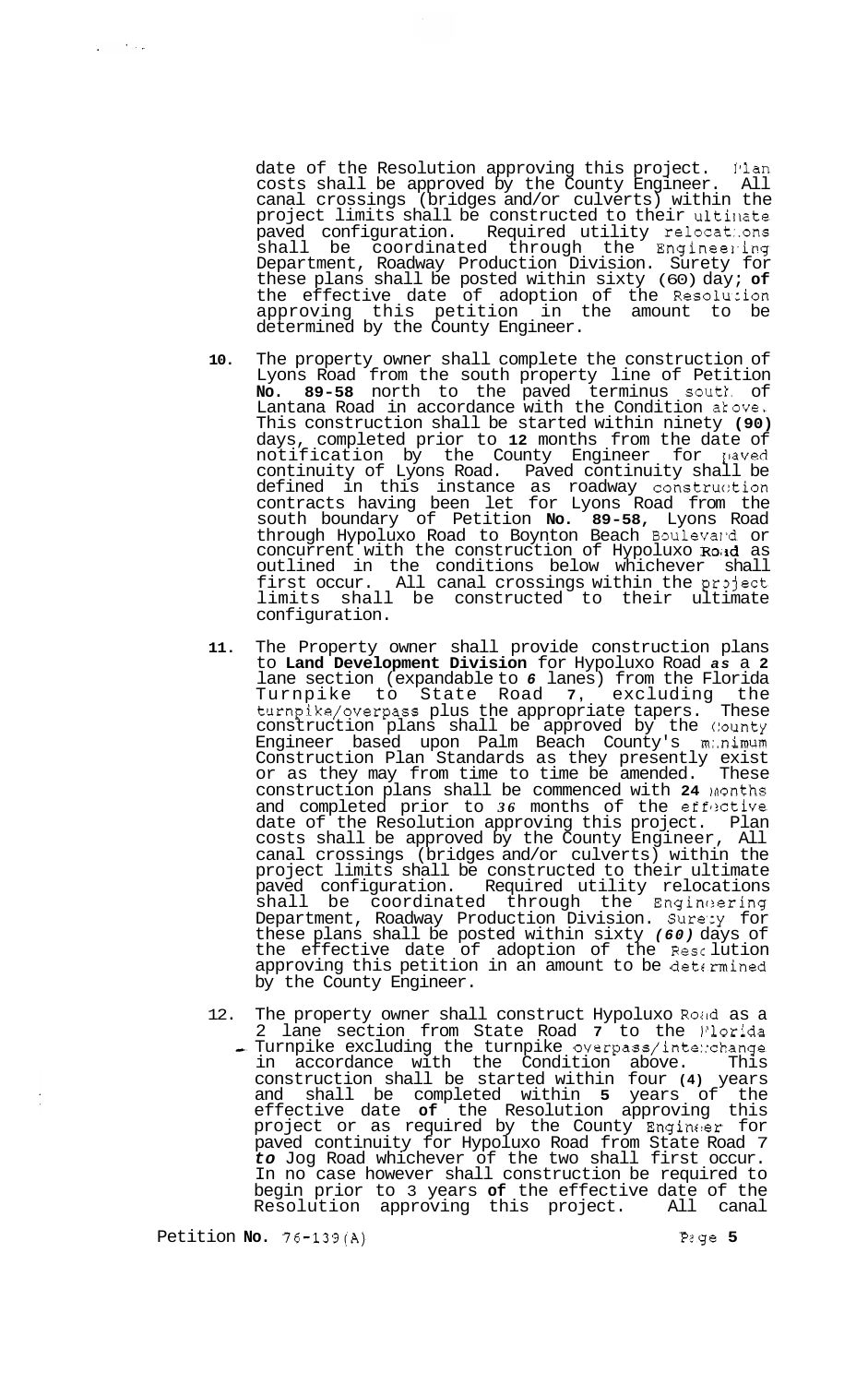crossings within the project limits shall be constructed to their ultimate configuration.

- **13.**  Surety required for construction **of** off-site improvements shall be posted with the **Iand Development Division** for construction as outlinec in Condition **No. 10** ninety (90) days after completion of the construction plans or as requested by the Collnty Engineer for paved continuity as provided for in Condition **Nos. 9** and **11** above, whichever shall **f** .Lrst occur. Palm Beach County shall not draw any surety posted by this developer prior to **3** years of the effective date of the Resolution approving :his project in accordance with the Condition above.
- **14.**  The Developer shall give its best efforts to c3use the platting of all remaining unplatted property in accordance with provisions of Palm Beach Countyls Subdivision Platting Ordinance **73-4** as amended.
- **15.**  Condition **Nos. 1, 2** and **5** of Zoning Petition **76-139**  (Resolution **No R-76-928),** which presently states:
	- **"1.** Developer shall dedicate to Palm €#each County one hundred eight (108) feet for the ultimate right-of-way for Lyons Road, the alignment of which to be approved by the County Engineer.
	- **2.** Developer shall dedicate **to** Palm 13each County one hundred eight **(108)** feet fo:? the ultimate right-of-way for Hypoluxo Road, the alignment of which to be approved by the County Engineer."
	- **5**. The right-of-way dedication for Hyp<sup>3luxo</sup> Road shall include the right-of-way for the approach for the bridge over Florida's Turnpike. **If**

are hereby deleted.

 $\label{eq:2.1} \frac{1}{\sqrt{2}}\sum_{i=1}^{N} \frac{1}{N_i} \sum_{j=1}^{N} \frac{1}{N_j} \sum_{j=1}^{N} \frac{1}{N_j} \sum_{j=1}^{N} \frac{1}{N_j} \sum_{j=1}^{N} \frac{1}{N_j} \sum_{j=1}^{N} \frac{1}{N_j} \sum_{j=1}^{N} \frac{1}{N_j} \sum_{j=1}^{N} \frac{1}{N_j} \sum_{j=1}^{N} \frac{1}{N_j} \sum_{j=1}^{N} \frac{1}{N_j} \sum_{j=1}^{N} \frac{1}{N_j} \sum_{$ 

**16.**  Failure to comply with any conditions of approval may result in the denial or revocation of a building permit; the issuance of a stop work order; the cenial of a Certificate of Occupancy on any building or structure: or the denial or revocation of any yermit or approval for any developer-owner, commercialowner, lessee, or user of the subject property, Appeals from such action may be taken to the Palm Beach County Board of Adjustment or as otherwise Provided in the Palm Beach County Zoninq Code.